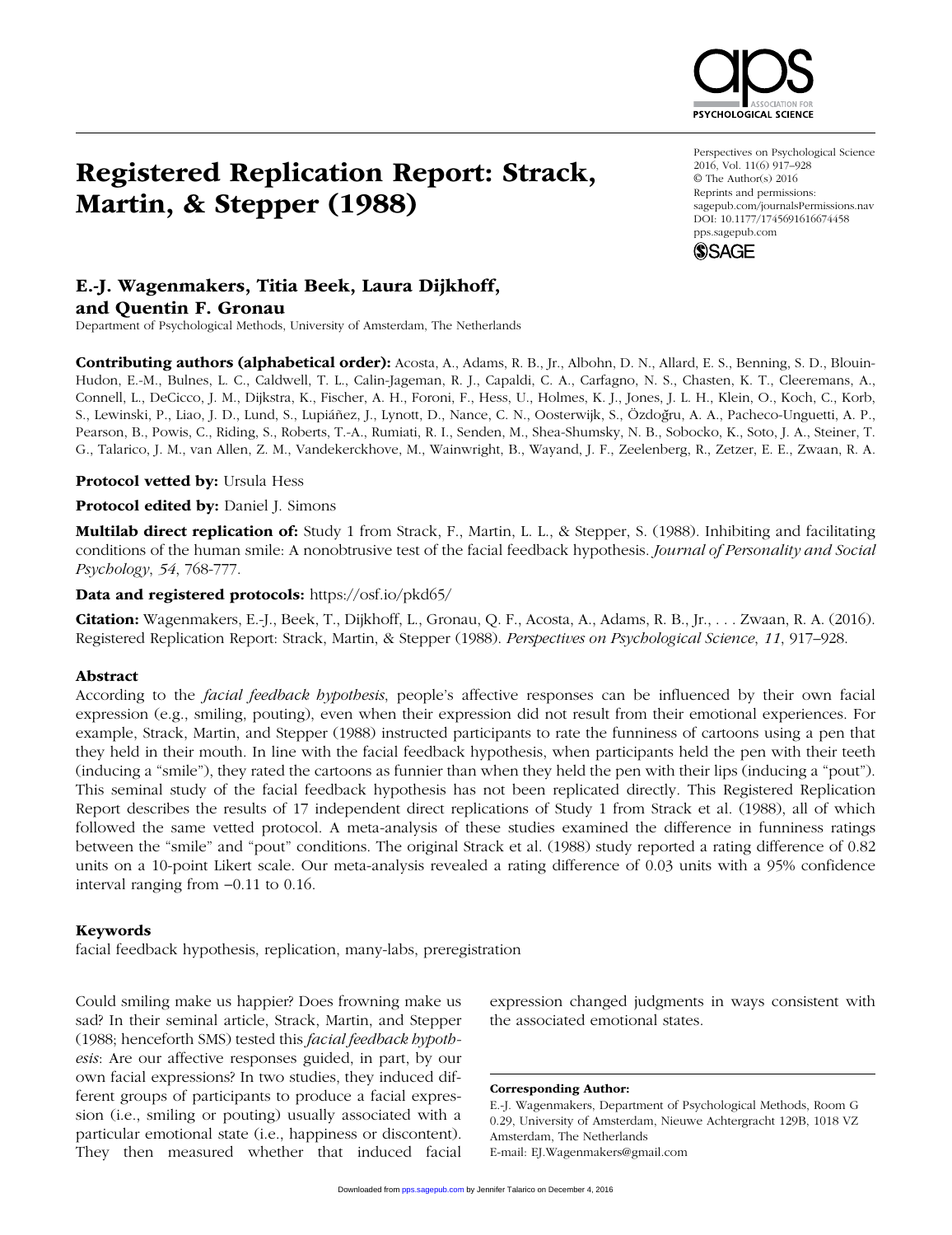

Fig. 1. Illustration of the two ways in which participants were instructed to position the pen for rating the funniness of cartoons. Left panel: the pen is held with the teeth, inducing a facial expression similar to smiling. Right panel: the pen is held with the lips, inducing a facial expression similar to pouting. Figure available at http://tinyurl.com/zm7p9l7 under CC license https:// creativecommons.org/licenses/by/2.0/.

Specifically, Strack and colleagues had participants rate the funniness of cartoons using a pen that they held in their mouth, purportedly to investigate "people's ability to perform different tasks with parts of their body not normally used for those tasks, as injured or handicapped persons often have to do. Participants were then asked to perform a variety of tasks by holding a pen with their lips only, with their teeth only, or with their nondominant hand" (Strack et al., 1988, p. 770). As depicted in Figure 1, holding the pen with one's teeth induces a smile and holding it with one's lips induces a pout. In SMS Study 1, participants rated the cartoons as funnier in the teeth condition (5.14) than in the lips condition (4.32) on a 10-point Likert scale ranging from 0 (*not at all funny*) to 9 (*very funny*). These results were taken to support the facial feedback hypothesis.

SMS has been cited 1,370 times (according to Google Scholar as of May 26, 2016) and is commonly discussed in introductory psychology courses and textbooks. Moreover, the facial feedback hypothesis is supported by a number of related studies (e.g., Kraft & Pressman, 2012; Larsen, Kasimatis, & Frey, 1992; Soussignan, 2002). However, this seminal experiment has not been replicated directly using the same design and the same dependent variable. The enduring impact of SMS and the lack of direct replications together motivated this Registered Replication Report (RRR), in which 17 laboratories each conducted a direct replication study of Study 1 from SMS using a vetted protocol. By combining the results of these direct replications meta-analytically, we can provide a more precise estimate of the size of this important effect.

The RRR format provides an unbiased, objective, and transparent way to measure the reliability and size of an effect. Preregistration ensures the validity of statistical hypothesis tests (e.g., Chambers, 2013; De Groot, 1956/2014; Goldacre, 2009; Peirce, 1883; Wagenmakers, Wetzels, Borsboom, van der Maas, & Kievit, 2012). By including the results of all studies regardless of their outcome, the RRR format eliminates publication bias. By compiling the results of many labs, the RRR process allows a measure of the reliability and consistency of the effect across different contexts and cultures. Moreover, the combined results from many labs provide a large sample that allows for an unprecedented degree of precision in estimating the effect. Finally, by seeking expert evaluation of the protocol prior to data collection, the RRR approach ensures that the studies are conducted accurately. During the protocol development phase, the editor solicited the input of the original author; Fritz Strack provided the original materials as well as valuable feedback and constructive suggestions during the early stages of protocol development by the lead lab. Although he declined to review the final protocol, he graciously suggested several expert reviewers who could review it in his place, and Ursula Hess provided meticulous and insightful feedback throughout the protocol vetting process.

The procedure followed in this RRR was specific, unbiased, and transparent. We created a detailed replication protocol—complete with instructional videos and experimental materials—describing exactly how participating laboratories should conduct the experiment. We designed a detailed analysis protocol and R scripts before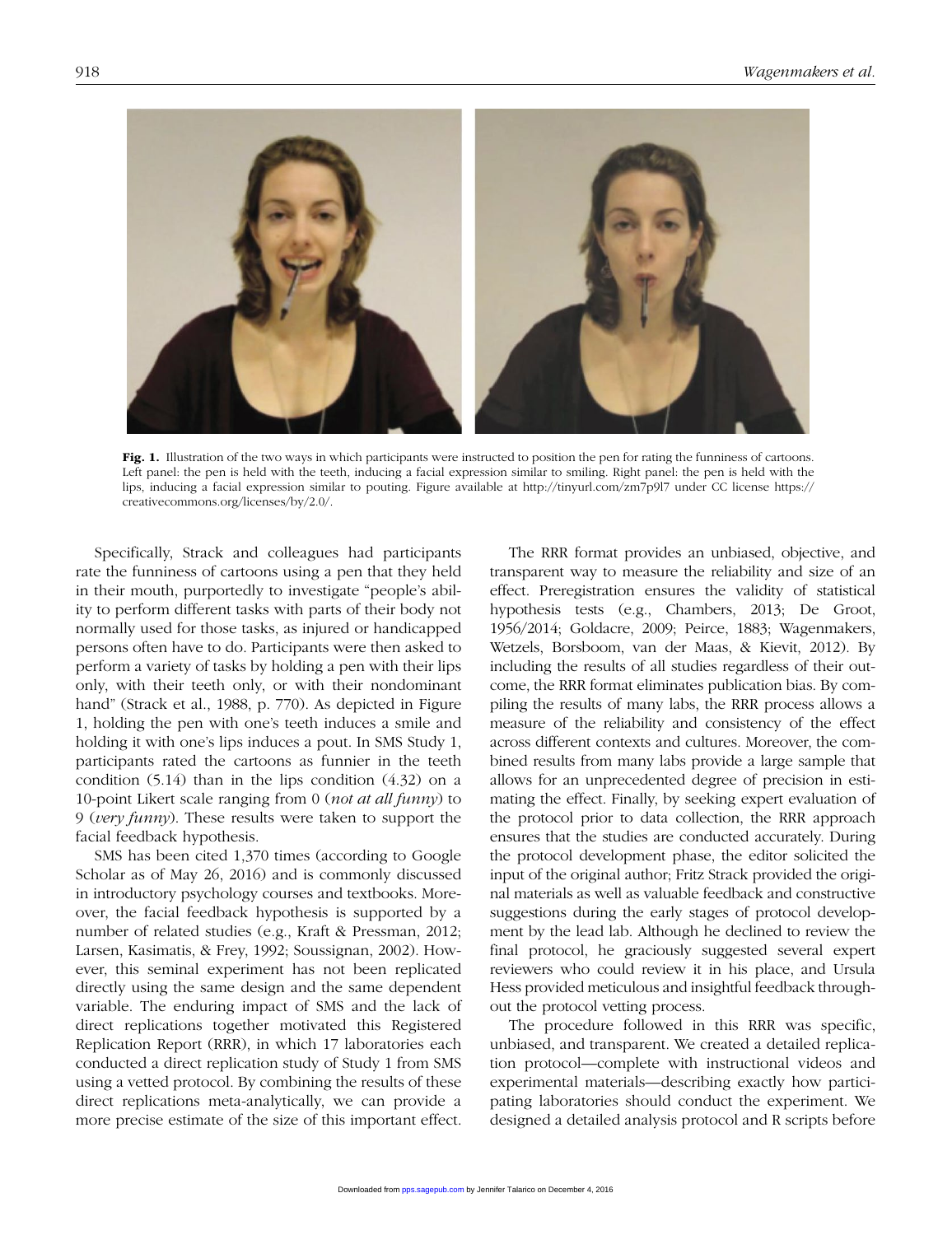viewing the data. Finally, the Introduction and Method sections of this article were written prior to analyzing the data. All of the materials, the protocol, and the analysis scripts are publicly available on the Open Science Framework (OSF).

The experiment itself deviated from the original SMS study in four notable ways. First, we selected and normed a new set of cartoons to ensure that those used in the study would be moderately funny, thereby avoiding ceiling or floor effects. Twenty-one cartoons from Gary Larson's *The Far Side* were rated by 120 psychology students at the University of Amsterdam on a scale from 0 (*not at all funny*) to 9 (*very funny*). We selected four cartoons that were judged to be "moderately funny." Ratings for the complete set of cartoons are available on the OSF. Note that the original SMS Study 1 also featured cartoons from *The Far Side*.

Second, we minimized the interaction between experimenter and participants in order to eliminate experimenterexpectancy effects (Barber, 1976). Instructions were provided by a video displayed on the computer monitor.

Third, a video camera recorded participants while they performed the task, and these recordings were reviewed to ensure that participants held the pen as instructed.

Fourth, for the ratings, we used the phrasing from SMS Study 2 rather than Study 1. In SMS Study 1, participants rated each cartoon on a 10-point scale ranging from 0 (*not at all funny*) to 9 (*very funny*). However, in SMS Study 2, the predicted effect held only for the emotional component of the humor response. We decided to maximize the probability of observing a facial feedback effect by targeting this emotional component. Consequently, we used the SMS Study 2 phrasing: "What feeling was elicited in you by looking at the cartoons?" As in SMS Study 2, the 10-point response scale ranged from 0 (*I felt not at all amused*) to 9 (*I felt very much amused*).

Finally, we omitted the neutral "nondominant hand condition" from the design (as was done for Study 2 in SMS) in order to focus all statistical power on the comparison between the smile condition and the pout condition. Omitting this between-participants condition does not affect the primary prediction of the facial feedback hypothesis: People in the smile condition should be more amused by the cartoons than people in the pout condition.

## Method

The OSF page for this project contains all of the materials, protocols, and specifications for the study. We summarize the implementation below.

## *Design*

The design has two between-subject conditions. In one condition, participants were instructed to hold the pen with their teeth; in the other, participants were instructed to hold the pen with their lips (see Fig. 1 and https://osf.io/pkd65/). Participants were tested individually or in up to four separate cubicles (from which they could not see or hear each other). Participants were assigned to conditions in alternating order. Given the prominence of the SMS study, we were careful to recruit participants who were relatively unlikely to be familiar with the facial feedback hypothesis (as outlined below, participants who guessed the goal of the study were excluded from the analysis). Participants were compensated with course credit or a small monetary reward.

## *Sample size*

Participating laboratories committed to testing a minimum of 50 participants in each condition (after replacing participants who met the exclusion criteria outlined below). Each laboratory specified their recruiting methods, target sample sizes, and stopping rules in advance of data collection on their OSF project page (links for each lab's OSF page are provided in the appendix).

## *Materials*

Participating laboratories were required to have access to (a) an individual testing station such as a cubicle; (b) a computer for presenting instruction videos; (c) printed information brochures describing the cover story; (d) a task booklet used to conduct the experiment (see below); (e) practice task sheets; (f) suitable pens such as the Stabilo Pen68 or the Sharpie; (g) boxes of paper tissues for the participant to remove excess saliva; (h) alcohol swabs for participants to clean the pen before use, should they wish to do so; and (i) a video camera recording system to verify that participants held the pen correctly throughout the study. Most written materials were made available on the OSF site in both English and Dutch. Laboratories that conducted the study in languages other than English or Dutch first translated the materials to their language and then had a separate bilingual speaker independently translate them back to the original language to ensure the accuracy of the translations. Those labs posted the translated and back-translated materials on their OSF pages (listed in the Appendix). The three panels from Figure 2 show the setup used in the laboratory at the University of Amsterdam.

## *Procedure*

A video of the complete 24-step procedure is available on the OSF site (https://osf.io/spf95/). Participants were given a new pen and shown to their cubicle. After reading the information brochure and completing the informed consent procedure, participants received task instructions presented as a video on a computer screen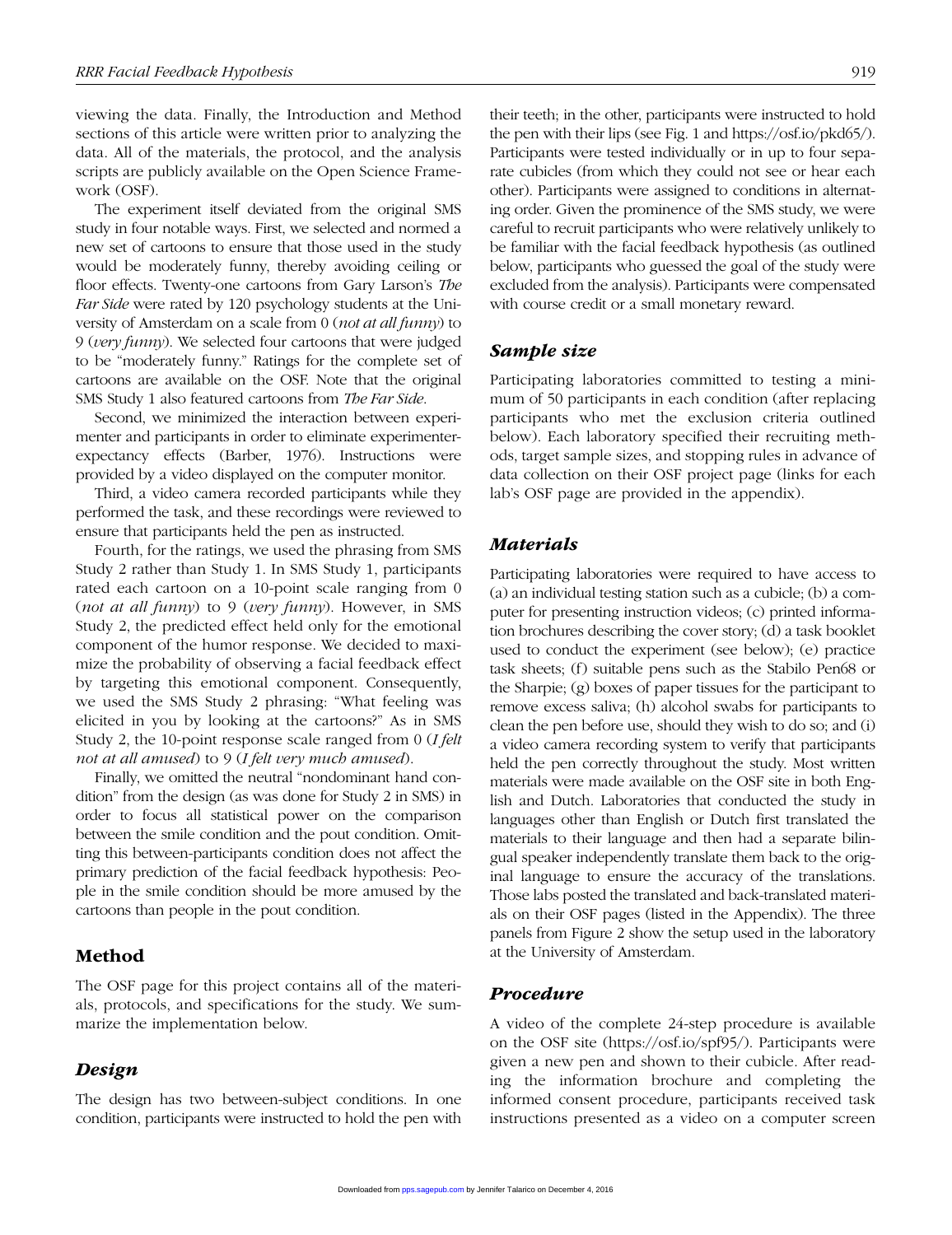

Fig. 2. Setup of the facial feedback replication experiment at the University of Amsterdam. Left panel: state of the individual booth at the start of the experiment. Right top panel: Instructions are displayed on the computer monitor; alcohol swabs and tissues are provided. Right bottom panel: setup during the critical experimental stage, where the task booklet presents cartoons to be rated for funniness. Figure available at http://tinyurl.com/h9e86pu under CC license https://creativecommons.org/licenses/by/2.0/.

(without the experimenter present). Next, participants were given the task booklet. Before beginning the main tasks in the booklet, participants practiced the correct way to hold the pen, under direct supervision of the experimenter. As soon as participants successfully completed the practice task (i.e., drawing a straight line between two points), the experimenter started the camera recording and left the cubicle.

Participants worked through the tasks in the task booklet while holding the pen in their mouth. The first task was to draw lines between a series of successive numbers and the second task was to underline vowels. The third and crucial task was to rate how amused they were by four cartoons. For each cartoon, participants answered the question "What feeling was elicited in you by looking at the cartoon?" by using a 10-point Likert scale ranging from 0 (*I felt not at all amused*) to 9 (*I felt very much amused*).

After these tasks, participants removed the pen from their mouths and completed an exit questionnaire that asked three questions: (a) "How successful were you in holding the pen in the correct position during the entire experimental session?" (the answer was indicated on a 10-point Likert scale, as in SMS Study 2); (b) "Did you understand the cartoons?" (yes/no); and (c) "What do you think the purpose of this experiment is?" (open-ended).

Finally, participants provided their age, gender (male/ female), status as a student (yes/no), and occupation or field of study.

## *Exclusion criteria*

Exclusion criteria were deliberately strict. Data were excluded from participants whose average cartoon rating exceeded 2.5 standard deviations from the group mean in their condition. Data were excluded if, based on the exit questionnaire, participants correctly guessed the goal of the study (i.e., the position of the pen influences the funniness ratings for the cartoons). Data were also excluded if a participant answered "No" to the question "Did you understand the cartoons?". Finally, data were excluded from participants who held the pen incorrectly for two or more of the cartoons (based on the video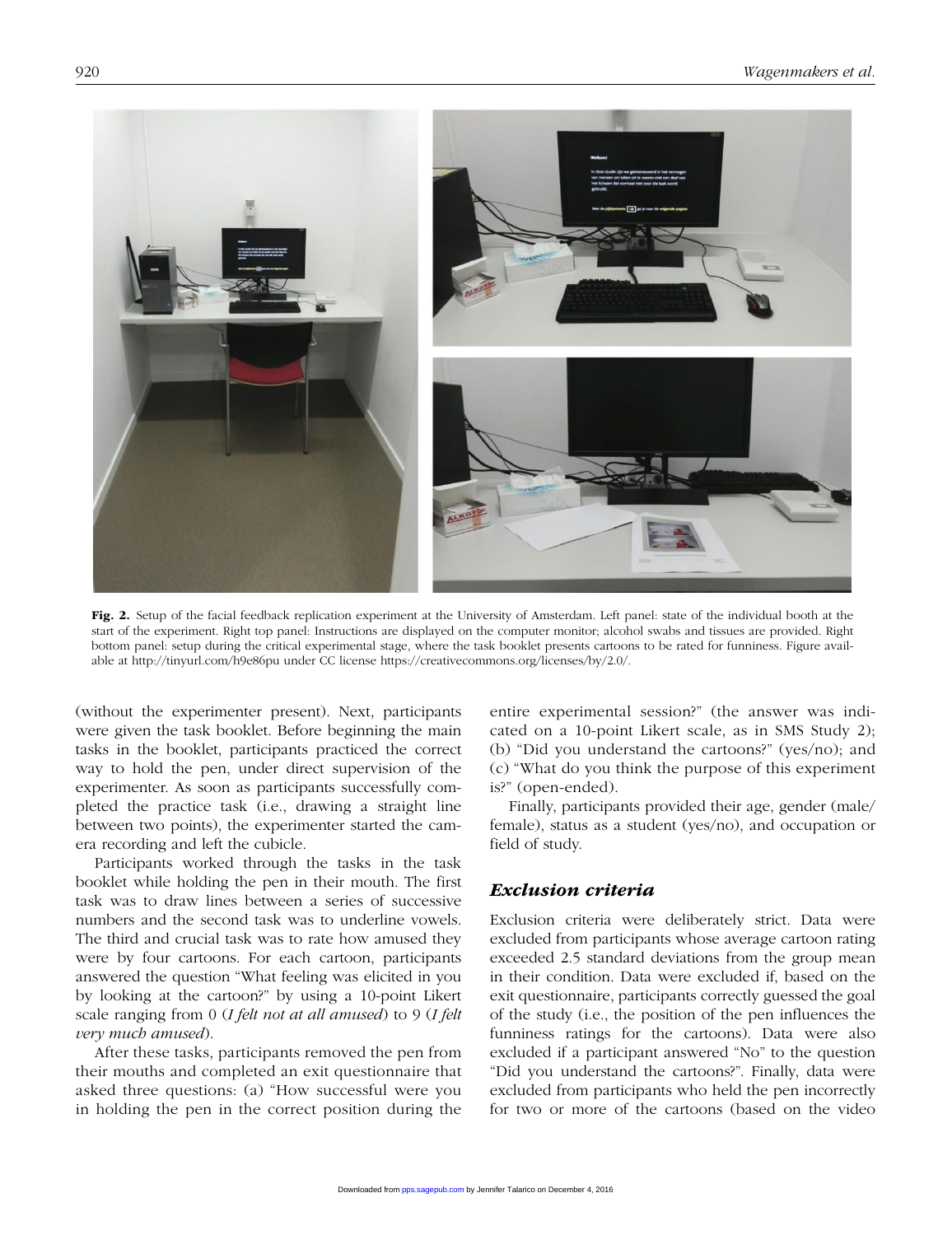recordings). If participants held the pen incorrectly for just one cartoon, data from that cartoon rating were excluded from analyses.

### *Preregistered analysis plan*

We preregistered our intended analyses and tested them on simulated studies (based on the original SMS results) before inspecting the data. The detailed preregistered analysis plan and associated R code are available on the OSF project webpage at https://osf.io/h2f98/. The primary analysis focuses on the meta-analytic estimate of the raw difference between conditions across labs. For completeness, the materials on the OSF page include the same analysis for standardized effect sizes.

In addition to this primary analysis, we report two Bayes factor analyses for each study. The first compares the predictive adequacy of the null hypothesis  $H_0$  and an alternative that the effect size is positive (i.e., the cartoons are expected to be rated as more amusing in the smile condition than in the pout condition). The specified alternative hypothesis assumes that the true effect is most likely to be small, although higher effect sizes are not excluded from consideration (defined statistically, under  $H_1$  the prior distribution on effect size is a folded Cauchy with a default scale parameter of  $r = 0.707$ ; e.g., Ly, Verhagen, & Wagenmakers, in press; Morey & Rouder, 2015).

The second Bayes factor analysis compares the belief of a skeptic (i.e., the null hypothesis  $H_0$ ) to the idealized belief of a rational proponent (i.e., the proponent's

hypothesis H<sub>r</sub>; Verhagen & Wagenmakers, 2014). The rational proponent assumes that the null hypothesis is false and bases all knowledge on the posterior distribution obtained from the original SMS experiment. The resulting Bayes factor contrasts the predictive adequacy of  $H_0$  to an alternative hypothesis with a prior distribution on effect size that equals the posterior distribution from the SMS experiment.

Both Bayes factors provide a graded scale that quantifies the support that the data provide for and against the absence of an effect. The difference is that the first analysis specifies the alternative hypothesis by default, and the second analysis specifies it by using the information from the original SMS experiment.

## Results: Confirmatory Analyses

Data analysis was carried out in accordance with the preregistered analysis plan outlined above and available at https://osf.io/h2f98/.

## *Descriptives*

Descriptive statistics for each contributed replication are provided in Table 1.

In addition, the left panel of Figure 3 shows the observed rating difference between the means in the smile and the pout condition for each of the replication studies as a pirate plot (http://www.r-bloggers.com/ the-pirate-plot-2-0-the-rdi-plotting-choice-of-r-pirates/).

Replication lab Country of participants Test language Total tested Total included Smile condition Pout condition *M* (*SD*) *M* (*SD*) Albohn U.S. English 163 139 4.20 (1.30) 4.06 (1.84) Allard U.S. English 167 125 5.05 (1.56) 4.89 (1.76) Benning U.S. English  $143$  115  $4.69$  (1.34)  $4.70$  (1.43) Bulnes Belgium Dutch 132 101 4.61 (1.52) 4.49 (1.29) Capaldi Canada English 150 117 4.91 (1.54) 5.02 (1.64) Chasten U.S. English 108 94 5.01 (1.54) 5.06 (1.41) Holmes U.S. English 187 99 4.91 (1.49) 4.71 (1.31) Koch U.S. English 116 100 4.93 (1.32) 5.12 (1.43) Korb Italy Italian 116 101 4.14 (1.72) 4.12 (1.71) Lynott United Kingdom English 158 126 4.54 (1.42) 4.18 (1.73) Oosterwijk The Netherlands Dutch 150 110 4.63 (1.48) 4.87 (1.32) Özdoğru Turkey Turkish 157 87 3.77 (1.95) 4.34 (1.94) Pacheco-Unguetti Spain Spanish 150 120 3.78 (1.65) 3.91 (1.84) Talarico U.S. English 160 112 4.36 (1.30) 4.34 (1.60) Wagenmakers The Netherlands Dutch 181 130 4.94 (1.14) 4.79 (1.30) Wayand U.S. English 150 110 4.75 (1.39) 4.95 (1.49) Zeelenberg The Netherlands Dutch 145 108 4.93 (1.40) 4.58 (1.41)

Table 1. Descriptive Results and General Information for Each of the 17 Participating Labs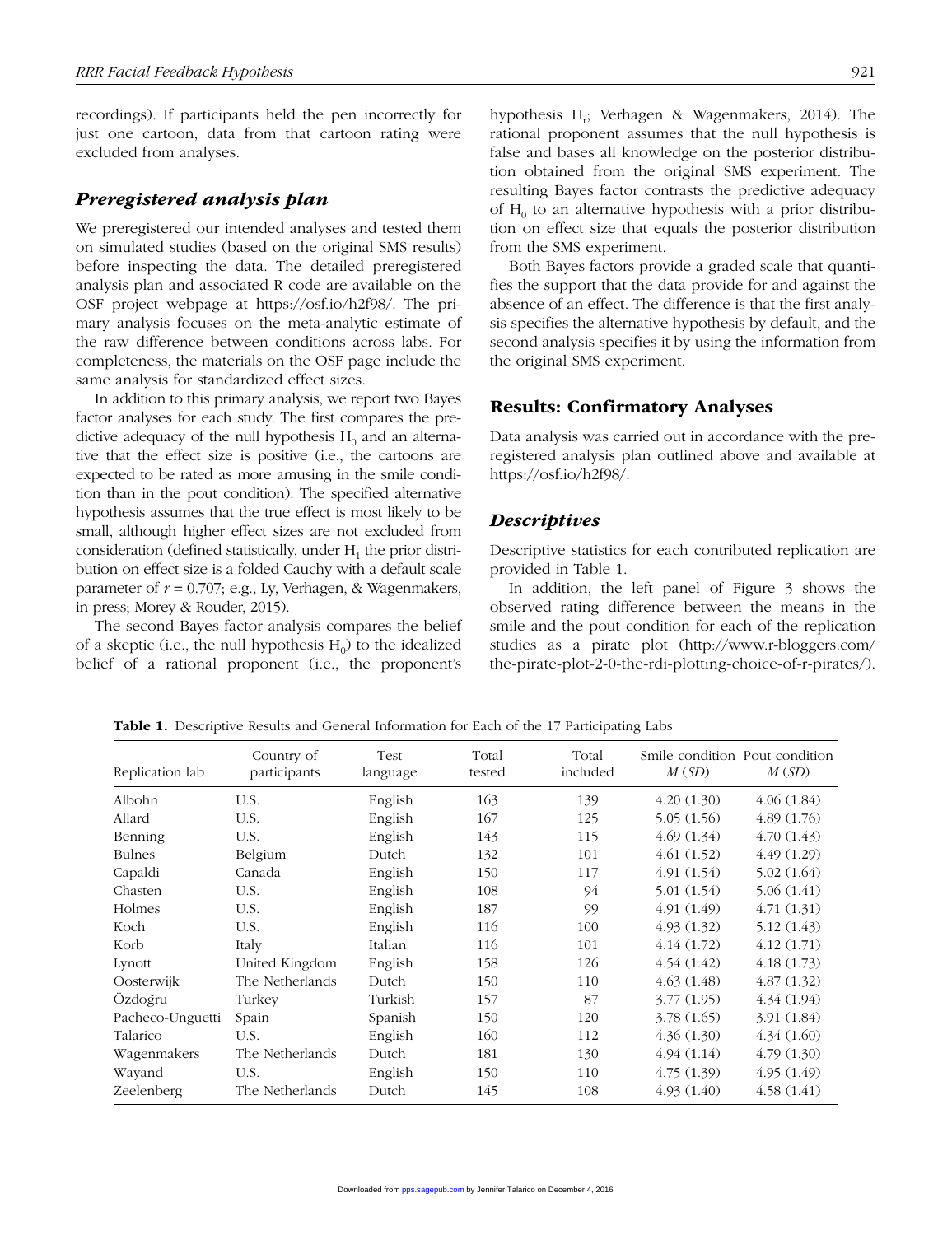

Fig. 3. Descriptive results. In the left panel, a pirate plot shows the rating difference between the smile and the pout condition for each separate study; the facial feedback hypothesis predicts the differences to be higher than zero. In the right panel, the rating for the pout condition is plotted against that of the smile condition; the facial feedback hypothesis predicts the values to lie above the main diagonal. Note that in Study 1 by SMS, the mean difference was 0.82. Figure available at http://tinyurl.com/zbh3z9v under CC license https://creativecommons.org/licenses/by/2.0/.

The right panel of Figure 3 shows a scatterplot of the mean ratings in the pout condition versus those in the smile condition. The main diagonal indicates exact equivalence between the two conditions, and points above the diagonal indicate support in favor of the facial feedback hypothesis. As can be seen from Figure 3, 9 out of 17 outcomes (53%) were consistent with the facial feedback hypothesis. In the original SMS experiments, the mean Likert scores were higher in the smile condition than they were in the pout condition: The difference was 0.82 in SMS Study 1 and 1.03 in SMS Study 2. In this replication study, 0 out of 17 outcomes (0%) showed a difference in mean Likert scores (smile minus pout) that was at least as high as 0.82.

## *Primary result: Random-effects meta-analysis*

Our primary analysis of interest takes the form of a forest plot of the raw effect sizes across labs and a metaanalytic effect size estimate. The forest plot is shown in Figure 4. For ease of comparison, Figure 4 also displays the results from SMS Study 1 (effect size of 0.82), but the original result does not contribute to the meta-analytic estimate for the RRR.

Figure 4 shows that the point-estimate for the metaanalytic effect, 0.03, was smaller than that of SMS Study 1. The 95% meta-analytic confidence interval ranges from −0.11 to 0.16, overlapping with zero.

In 17 out of 17 replication attempts, the 95% confidence interval was narrower than the one estimated for Study 1 from SMS. In 2 out of 17 replication attempts, the 95% confidence interval overlapped the mean effect size from SMS Study 1 (0.82); of the 15 out of 17 intervals that did not overlap the original effect size, 15 were smaller than the one reported in SMS Study 1. Finally, 0 out of 17 intervals were qualitatively consistent with the facial feedback hypothesis in that they were strictly positive.

## *Secondary result: Bayesian analyses for individual studies*

In addition to the classical random-effects meta-analysis, we now report two Bayesian analyses that are applied to each replication attempt in isolation. References and statistical details are available in the OSF preregistered analysis plan. The results of both analyses are summarized in Table 2.

## *Analysis 1: One-sided default Bayes factor hypothesis tests*

The one-sided default Bayes factor hypothesis test quantifies the relative predictive adequacy of two competing hypotheses: the null hypothesis  $H_0$ , which states that the effect is absent, versus an order-constrained alternative hypothesis  $H_1$ , which assigns effect size a positive-only prior distribution (i.e., a Cauchy distribution folded on zero with scale  $r = 0.707$ ). The second column presents the results.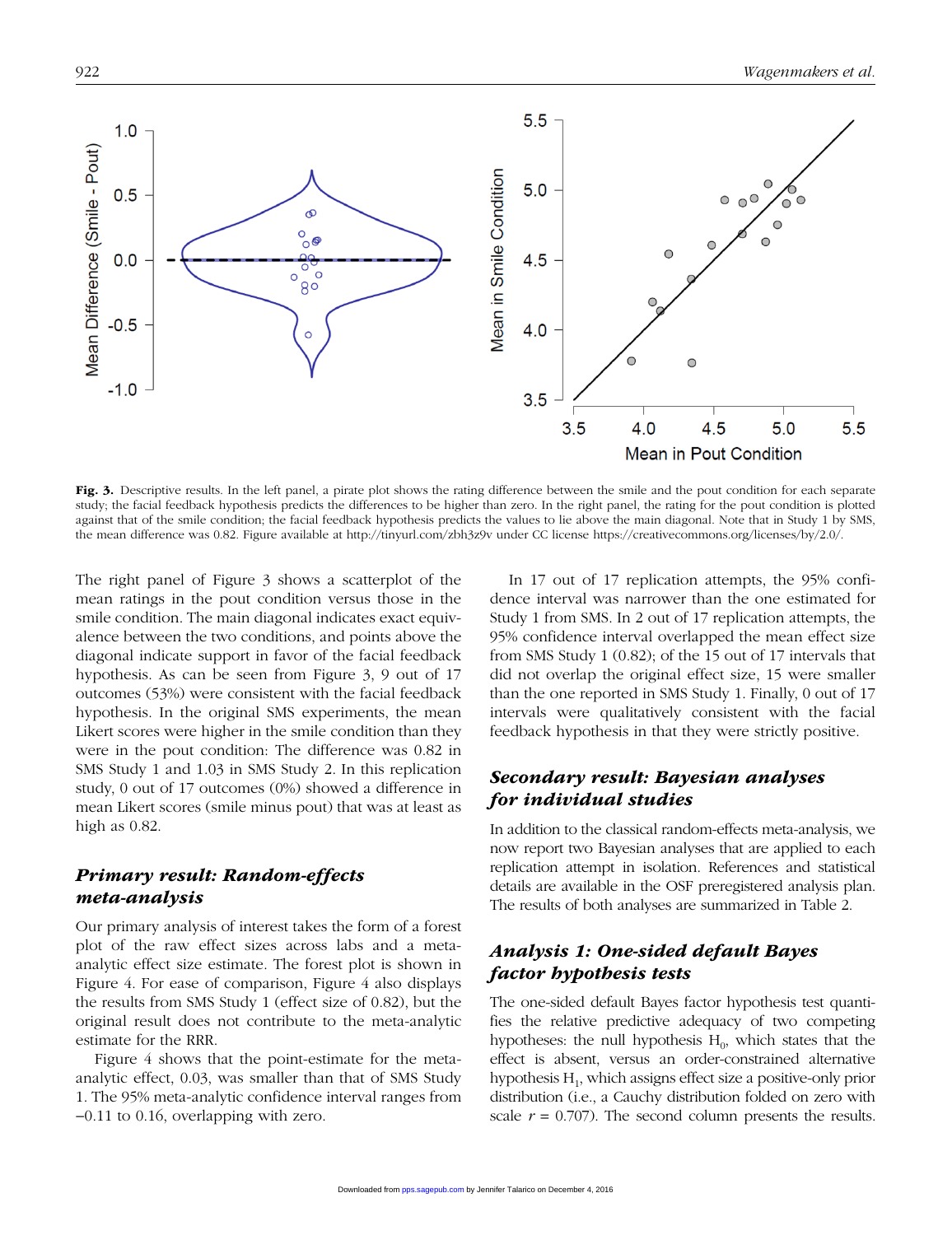

Fig. 4. Forest plot of a random-effects meta-analysis of 17 replications of SMS. The plot is based on raw effect sizes (i.e., mean rating differences between the smile and the pout condition). The result of Study 1 by SMS is included on top. The confidence interval for the SMS study was obtained from the summary statistics under the assumption of homogeneous variance and homogeneous sample size across the experimental conditions. A forest plot based on standardized effect sizes is available on the project OSF page. Figure available at http://tinyurl.com/jluyjwh under CC license https://creativecommons.org/licenses/by/2.0/.

Out of a total of 17 Bayes factors, 0 provide support against the null hypothesis, and 0 do this in a nonanecdotal manner  $(i.e., BF_{10} > 3)$ . In contrast, 17 Bayes factors provide evidence in favor of the null hypothesis, and 13 do this in a nonanecdotal manner (i.e.,  $BF_{10}$  < 1/3). Note that these Bayes factors may not be multiplied across studies, as they are not independent (i.e., they all provide information about a similar underlying effect size).

## *Analysis 2: Replication Bayes factor tests*

The replication Bayes factor hypothesis test quantifies the relative predictive adequacy of two competing hypotheses: the skeptics' null hypothesis  $H_0$ , which states that the effect is absent, versus the proponents' alternative hypothesis H<sub>r</sub>, which assigns effect size a prior distribution that equals the posterior distribution obtained from the original SMS Study 1.

The third column presents the results. Out of a total of 17 replication Bayes factors, 1 provides support against the skeptics' null hypothesis, and 0 do this in a nonanecdotal manner (i.e.,  $BF_{r0} > 3$ ). In contrast, 16 replication Bayes factors provide evidence in favor of the null hypothesis, and 12 do this in a nonanecdotal manner  $(i.e., BF_{r0} < 1/3)$ . As before, these Bayes factors are not independent and hence may not be multiplied.

## Results: Exploratory Analyses

What people find amusing could differ across languages and cultures. If so, some studies might show a reduced difference between the smile and pout conditions due to floor or ceiling effects in the ratings provided by participants. To explore the possible contribution of such effects, Figure 5 shows—separately for each study—the average rating against the raw effect size (i.e., the average difference between the ratings in the two conditions). If the obtained results were sensitive to floor and ceiling effects, Figure 5 should show the largest effect size for intermediate ratings, with reduced effects for labs with low (floor effect) or high (ceiling effect) average ratings.

As can be seen from Figure 5, the average ratings are relatively homogeneous across the 17 labs. No effects of floor or ceiling effects are apparent, and hence we decided to forego additional exploratory meta-analyses in which "average rating" is added as a covariate (i.e., meta-regression; Knapp & Hartung, 2003; Thompson &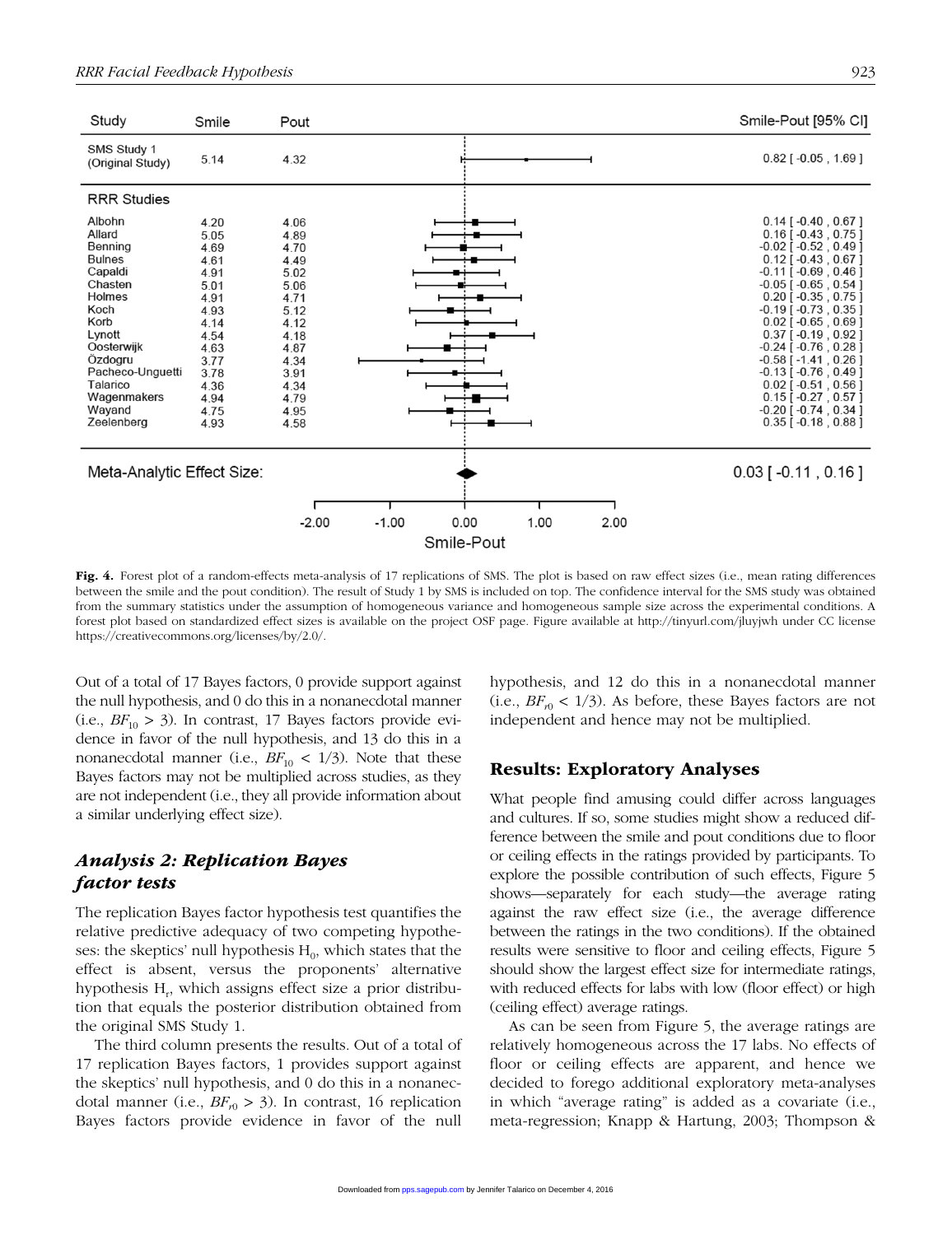Table 2. Bayes Factors for Each of the 17 Replication Studies

| Replication lab  | Default $BF_{10}$ | Replication $BF_{n0}$ |
|------------------|-------------------|-----------------------|
| Albohn           | 0.281             | 0.297                 |
| Allard           | 0.300             | 0.329                 |
| Benning          | 0.189             | 0.190                 |
| <b>Bulnes</b>    | 0.300             | 0.343                 |
| Capaldi          | 0.150             | 0.149                 |
| Chasten          | 0.191             | 0.199                 |
| Holmes           | 0.401             | 0.499                 |
| Koch             | 0.134             | 0.139                 |
| Korb             | 0.219             | 0.232                 |
| Lynott           | 0.713             | 0.993                 |
| Oosterwijk       | 0.115             | 0.121                 |
| Ozdoğru          | 0.106             | 0.124                 |
| Pacheco-Unguetti | 0.146             | 0.144                 |
| Talarico         | 0.215             | 0.222                 |
| Wagenmakers      | 0.356             | 0.406                 |
| Wayand           | 0.126             | 0.129                 |
| Zeelenberg       | 0.773             | 1.136                 |

Note: The second column shows the one-sided default Bayes factors  $(BF_{10})$ , and the third column shows the replication Bayes factors  $(BF_{r0})$ . Numbers lower than 1 indicate support in favor of the null hypothesis; for instance, a Bayes factor of 0.20 indicates that the data are  $1/0.20 = 5$  times more likely under the null hypothesis than under the alternative hypothesis. Numbers higher than 1 indicate support in favor of the alternative hypothesis; for instance, a Bayes factor of 9 indicates that the data are 9 times more likely under the alternative hypothesis than under the null hypothesis.

Higgins, 2002). Results from additional exploratory analyses, including an examination of the effect for individual cartoons, are available on the OSF site at https://osf.io/ h2f98/wiki/home/.

## General Discussion

This RRR featured data from 17 laboratories with a combined total of 1,894 participants included in the analyses. The data were obtained according to a vetted design and analyzed according to a preregistered analysis plan. In order to ensure objective reporting of the results, the Introduction, Method, and Results sections (specifying wording for different possible outcomes) of this article were written without knowledge of the actual data. For that pre-data manuscript, we used simulated data to create mock-ups of the figures. The pre-data manuscript was reviewed by the contributing laboratories as well as the original reviewer of the protocol. We conducted the analyses of the actual data after finalizing this data-blind version of the analysis scripts and manuscript content.

Overall, the results were inconsistent with the original result reported in SMS. Whereas SMS reported a difference between conditions of 0.82 units on a 10-point rating scale, the random effects meta-analysis of the RRR results estimated that difference to be 0.03 with a 95% confidence interval ranging from −0.11 to 0.16. All of the individual laboratories reported confidence intervals that overlapped with zero. Furthermore, out of 34 preregistered Bayes factor analyses (i.e., two per laboratory), all but one provided evidence in favor of the null hypothesis.

This RRR did not replicate the SMS result and failed to do so in a statistically compelling fashion. Nevertheless, it should be stressed that the RRR results do not invalidate the more general facial feedback hypothesis. It is possible that the original SMS paradigm that we employed does not provide a strong test of the facial feedback hypothesis and that other procedures would provide more compelling evidence. It is also possible that some uncontrolled differences between the original study and the RRR studies explain the discrepancy in results, despite our efforts to ensure that the protocol accurately and precisely tested the same hypothesis as the original study. Although it is always possible that some unexplained factor accounts for the difference from the original study, given the compelling evidence from this RRR and the lack of heterogeneity across the 17 included studies, researchers should provide empirical evidence (ideally from a preregistered procedure like that used in the RRR) for the ability of any proposed moderator to change the observed effect before assuming that the difference is due to moderation. We also encourage researchers studying the facial feedback hypothesis using other tasks to adopt the same sorts of strict control used in this protocol: pretesting the stimulus materials, excluding



Fig. 5. Relation between average rating and raw effect size (i.e., the average difference between the ratings in the two conditions) across the 17 replications of SMS. If the results were sensitive to floor and ceiling effects, the largest effect size should be observed for average ratings [in the intermediate range. Figure available at http://tinyurl.com/zyz](http://tinyurl.com/zyzksg6) ksg6 under CC license [https://creativecommons.org/licenses/by/2.0/.](https://creativecommons.org/licenses/by/2.0/)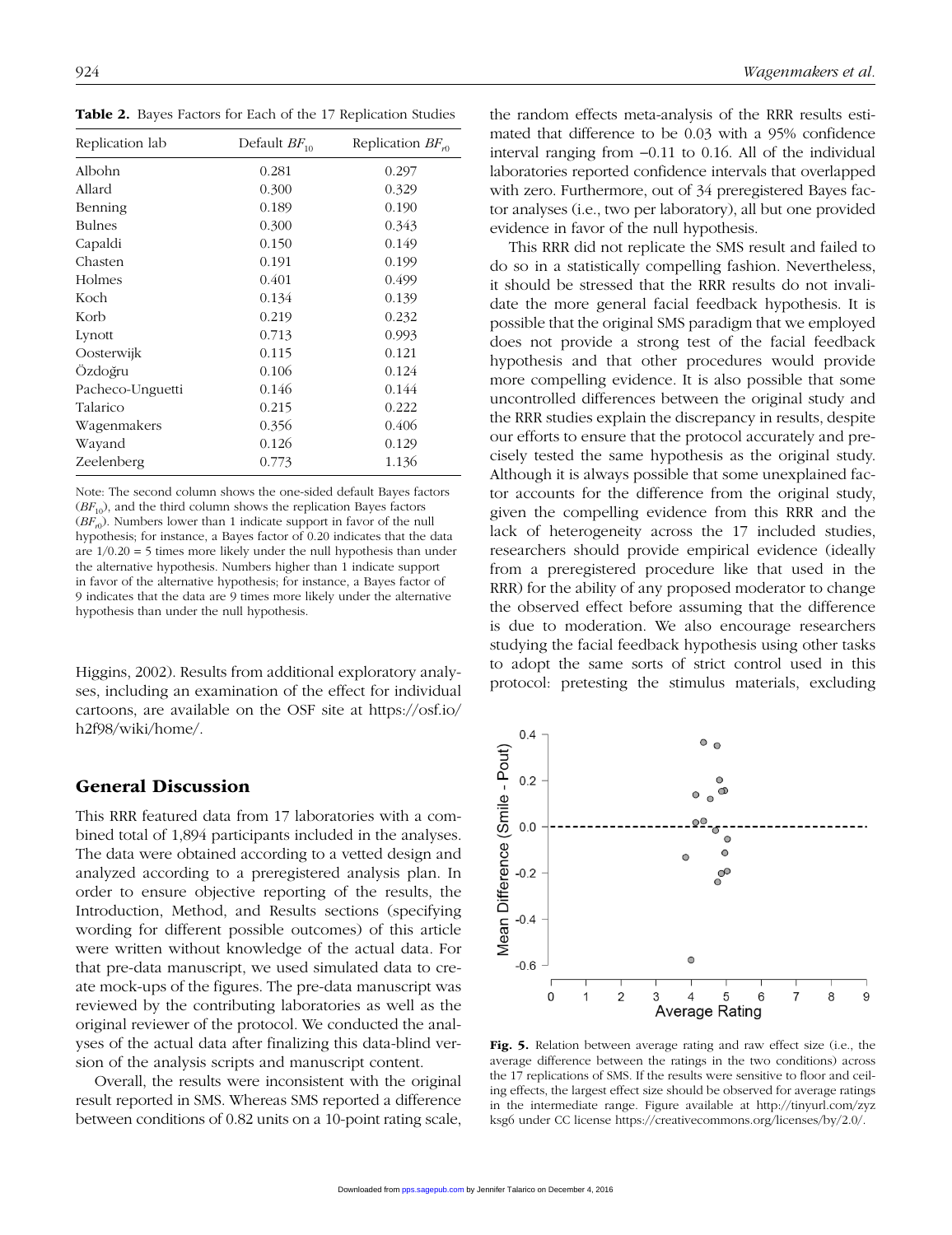interaction with the experimenter as much as possible, specifying and adopting strict exclusion criteria, and preregistering an analysis plan.

## Appendix A: Individual Lab Details

#### Lead Lab

E.-J. Wagenmakers, University of Amsterdam Titia Beek, University of Amsterdam Laura Dijkhoff, University of Amsterdam Quentin F. Gronau, University of Amsterdam https://osf.io/pkd65/

A total of 130 participants were recruited at the University of Amsterdam (smile/teeth *n* = 65; pout/lips *n* = 65). All participants received a €10 monetary reward. Psychology students were excluded from participation. We followed the official protocol in all respects.

Contributing Labs

Daniel N. Albohn, The Pennsylvania State University Troy G. Steiner, The Pennsylvania State University Reginald B. Adams, Jr., The Pennsylvania State University Ursula Hess, Humboldt-Universität Jose A. Soto, The Pennsylvania State University https://osf.io/2sz38/

A total of 139 students (smile/teeth  $n = 67$ ; pout/lips  $n = 72$ ) were recruited from the psychology subject pool at The Pennsylvania State University. Participants were tested individually using the provided materials. Our study materials were presented on a slightly raised desk so that a camera could record participants' faces during the task, but we followed the official protocol in all other respects. Although our preregistered plan specified that we would collect physiological data from our participants, we were unable to collect this data due to time constraints. All other aspects of our preregistered plan were carried out as specified.

Eric S. Allard, Cleveland State University Emily E. Zetzer, Cleveland State University https://osf.io/sutwj/

A total of 167 students (smile/teeth  $n = 84$ ; pout/lips  $n = 83$ ) were recruited from the psychology subject pool at Cleveland State University. Participants were tested individually using the provided materials. In all respects, we followed the official protocol. All participants were compensated with course credit.

Stephen D. Benning, University of Nevada, Las Vegas Christin N. Nance, University of Nevada, Las Vegas Nicholas S. Carfagno, University of Nevada, Las Vegas https://osf.io/6wh4a/

A total of 143 students (smile/teeth  $n = 72$ ; pout/lips  $n = 71$ ) were recruited from the psychology subject pool at the University of Nevada, Las Vegas. Participants were tested using the

provided materials, and minimal changes were made to the Informed Consent, as per the request of our local Institutional Review Board, to reduce the emphasis on the cover story. Any changes made to the Informed Consent are highlighted on our Implementation OSF page. Because we ran two participants on separate computers facing opposite walls of the lab (located 4.88 m across from each other), we required them to wear headphones to ensure that they would neither see the other participant's mouth pose nor overhear instructions given to the participant in the opposite condition. Other than this addition, the original protocol was followed in all other respects. We compensated participants with .5 Sona credit per half-hour. With our additional surveys (given only after the original protocol was completed in its entirety), most students completed the study in under an hour.

Luis Carlo Bulnes, Vrije Universiteit Brussel Morgane Senden, Université Libre de Bruxelles Marie Vandekerckhove, Vrije Universiteit Brussel Olivier Klein, Université Libre de Bruxelles Axel Cleeremans, Université Libre de Bruxelles https://osf.io/gaj8c/

A total of 132 students (smile/teeth  $n = 66$ ; pout/lips  $n = 66$ ) were recruited from the psychology subject pool at the Vrije Universiteit Brussel. Participants were tested individually using the provided materials in Dutch. As in our preregistered plan, 100 participants were initially scheduled, and 20 students were added after checking for exclusions. However, as we were still unable to meet our target sample size of a minimum of 50 participants per cell with that method, 12 extra participants took part in exchange for €5.

Colin A. Capaldi, Carleton University Karin Sobocko, Carleton University Eve-Marie Blouin-Hudon, Carleton University Zack M. van Allen, Carleton University https://osf.io/5g2p4/

A total of 150 students (smile/teeth  $n = 75$ ; pout/lips  $n = 75$ ) were recruited from the psychology subject pool at Carleton University. Participants were tested individually using the provided materials. There were a few minor differences in how we ran the study from the main protocol. We had to modify the informed consent and debriefing forms to obtain approval from the research ethics board at our university. Moreover, the information brochure and informed consent form were merged into one document following recommendations from our ethics board. Our ethics board also required us to ask for participants' consent to use their data after they were debriefed. Only 1 participant did not give us their consent to use their data. We also made two changes to the exit interview form at the end of the booklet: The 20 dollar/euro voucher line was deleted and a question asking participants whether they had previously learned about the facial feedback hypothesis was added.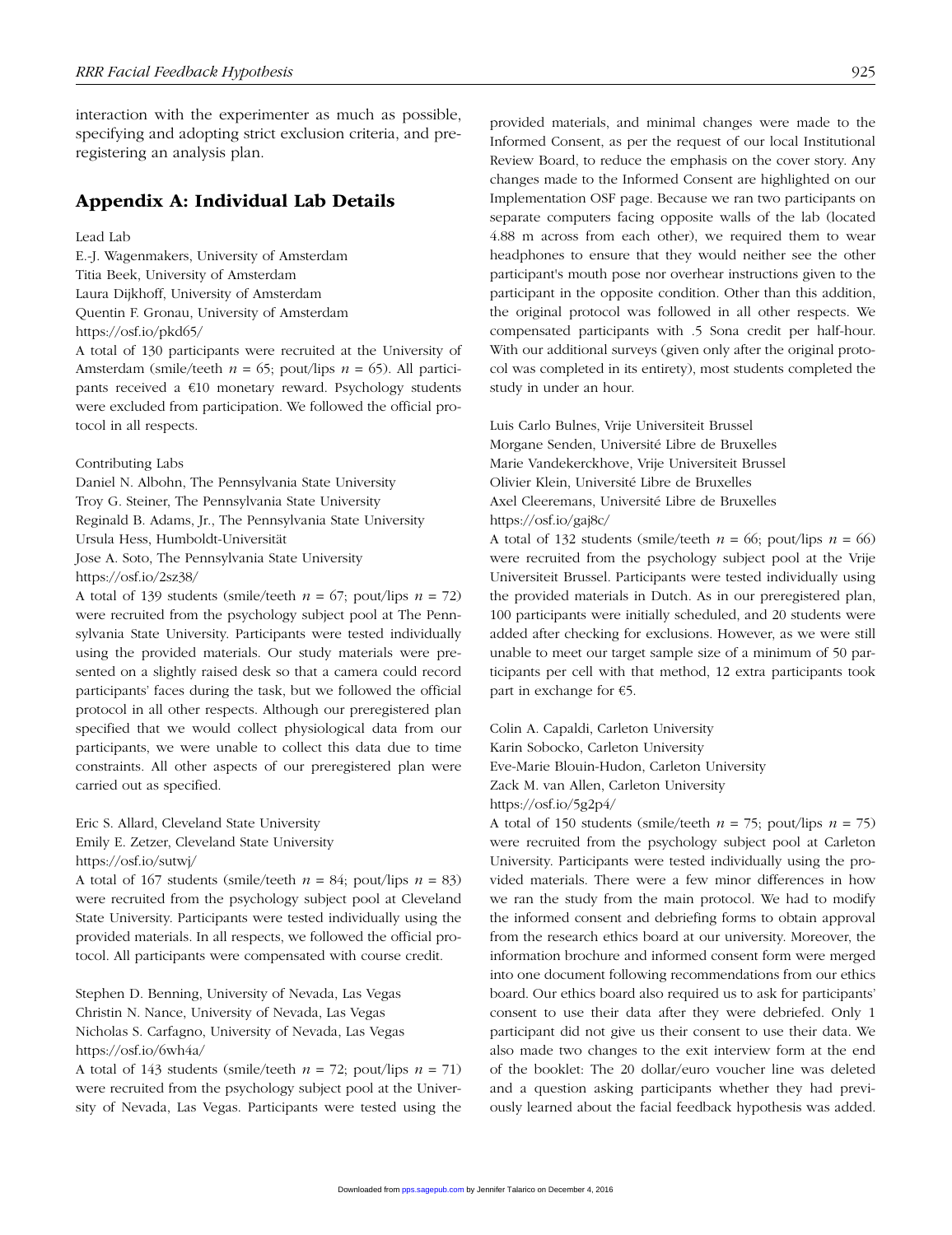All of these deviations from the main protocol were approved by the editor and preregistered before data was collected. Our revised materials can be viewed at https://osf.io/sar8j/. Applying the standardized exclusion rules reduced our sample size to 117 participants (smile/teeth  $n = 59$ ; pout/lips  $n = 58$ ). As part of our preregistration, our laboratory included an additional exclusion rule where participants would be excluded if they indicated that they had previously learned about the facial feedback hypothesis. Applying this additional exclusion rule reduced our sample size further to 106 participants, with an equal number of participants remaining in each condition. The overall meta-analysis used the data from the 117 participant sample.

Kelsie T. Chasten, Dominican University Robert J. Calin-Jageman, Dominican University Tracy L. Caldwell, Dominican University https://osf.io/g4vw7/

A total of 108 students (smile/teeth  $n = 54$ ; pout/lips  $n = 54$ ) were recruited from the psychology subject pool at Dominican University. After exclusions, a total of 94 students were included in data analysis (smile/teeth  $n = 47$ ; pout/lips  $n = 47$ ). Participants were tested individually using the provided materials. We followed the official protocol. All participants were compensated with \$5 in order to encourage students to participate in the study and to reach the target sample size.

Kevin J. Holmes, Colorado College Tomi-Ann Roberts, Colorado College Julia D. Liao, Colorado College Jacob L. H. Jones, Colorado College Noah B. Shea-Shumsky, Colorado College https://osf.io/6vmyn/

A total of 187 undergraduate students (smile/teeth  $n = 93$ ; pout/lips *n* = 94) were recruited at Colorado College, none of whom had taken a psychology class at the college level. Participants were tested individually using the provided materials and received \$5 in compensation. We used the English versions of the study materials. In line with the requirements of our IRB, we made slight modifications to the Information Brochure to provide participants with more information regarding the risks, benefits, and voluntary nature of participation, as well as the confidentiality of their data (modified version: https://osf.io/ [mvd6n/?view\\_only=3e679a36686840338361dd54da30441d\). We](https://osf.io/mvd6n/?view_only=3e679a36686840338361dd54da30441d)  also added several items to the exit questionnaire to assess possible moderators and confounds (modified version: https://osf [.io/ks5cr/?view\\_only=3e679a36686840338361dd54da30441d\).](https://osf.io/ks5cr/?view_only=3e679a36686840338361dd54da30441d)  Our participants used the Pentel Sign Pen, an odorless fibertipped pen very similar to the Stabilo 68, to perform the tasks. In all other respects, we followed the official protocol. A total of 88 participants were excluded: 57 due to a video recording failure that left us unable to verify that they had held the pen correctly while completing the tasks, and 31 due to one or more of the standardized exclusion criteria. The final sample included

in the meta-analysis consisted of 99 participants (smile/teeth  $n = 49$ ; pout/lips  $n = 50$ ).

## Christopher Koch, George Fox University

https://osf.io/vzcwu/

A total of 116 students (smile/teeth  $n = 56$ ; pout/lips  $n = 60$ ) were recruited from the psychology subject pool at George Fox University. Participants were tested individually according to the official protocol using the provided materials. Course credit was awarded for participation.

Sebastian Korb, International School for Advanced Studies (SISSA)

Francesco Foroni, International School for Advanced Studies (SISSA)

Raffaella I. Rumiati, International School for Advanced Studies (SISSA)

#### https://osf.io/tmqbk/

A total of 116 students (smile/teeth  $n = 62$ ; pout/lips  $n = 54$ ) were recruited from the student subject pool at the International School for Advanced Studies (SISSA) in Trieste, Italy. Only four participants were psychology students. Participants were tested individually using the provided materials. Our study materials were translated into Italian, but in all other respects, we followed the official protocol. Participants participated in exchange for €5.

Dermot Lynott, Lancaster University Louise Connell, Lancaster University Sophie Lund, Lancaster University Bethany Pearson, Lancaster University Christina Powis, Lancaster University Sarah Riding, Lancaster University Bethany Wainwright, Lancaster University https://osf.io/56d2z/

A total of 158 students (smile/teeth  $n = 79$ ; pout/lips  $n = 79$ ) were recruited from Lancaster University and environs. Participants were tested individually using the provided materials. In all respects, we followed the official protocol, with the exception that participants also completed supplementary tasks following the completion of the replication component of the study. Although our preregistered plan specified that we would recruit a minimum of 200 participants, we were unable to reach this target due to the closure of the university in December 2015 because of flooding and loss of electricity in the region.

Suzanne Oosterwijk, University of Amsterdam Agneta H. Fischer, University of Amsterdam Peter Lewinski, Kozminski University https://osf.io/d9xeu

A total of 150 students (smile/teeth  $n = 68$ ; pout/lips  $n = 82$ ) were recruited from the communication science and psychology subject pool at the University of Amsterdam. Participants were tested individually using the provided materials. Our study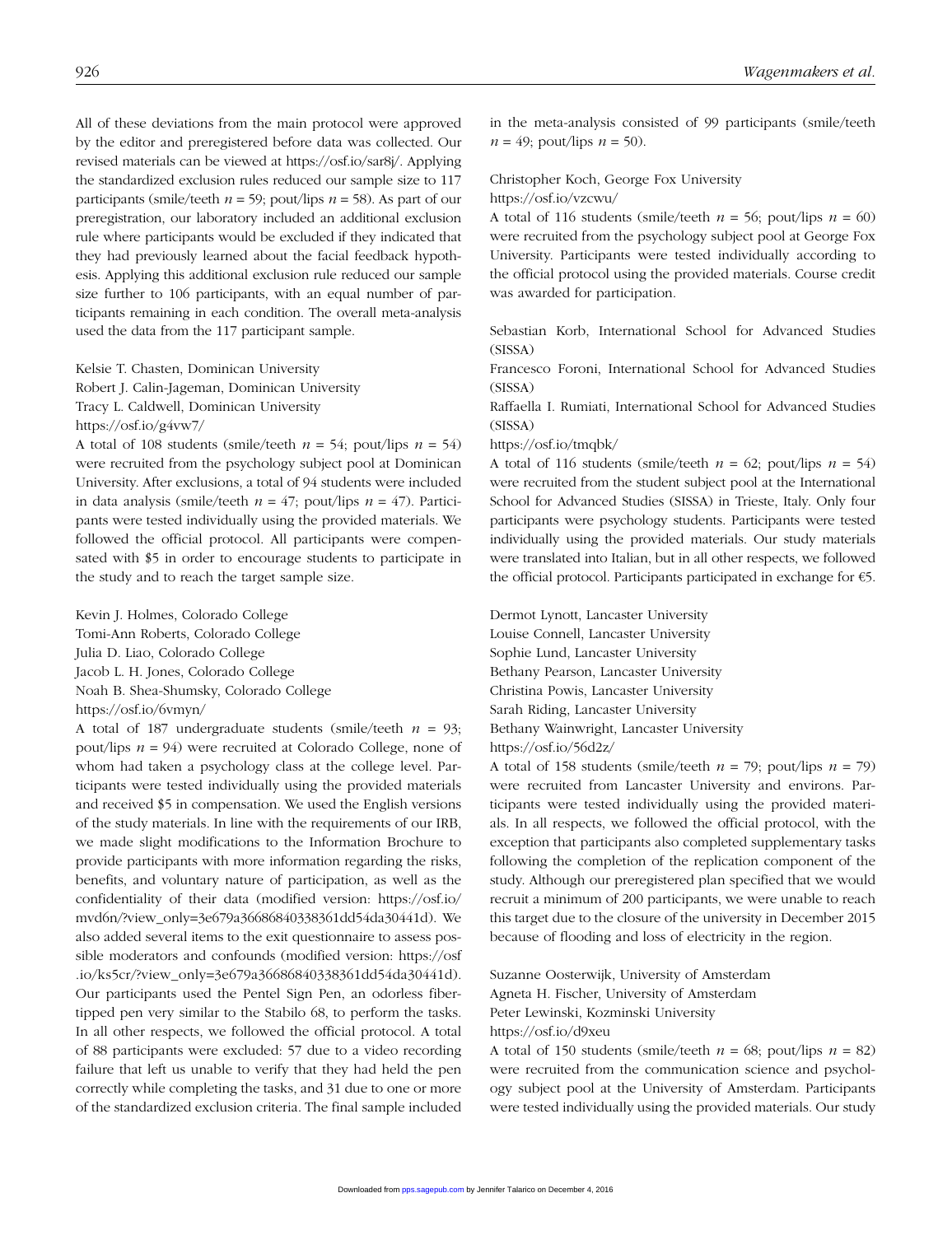materials were translated into Dutch, but in all other respects, we followed the official protocol. Although our preregistered plan specified that participants would come only from communication science, we were unable to recruit enough people to meet our target sample size with that method, so we also allowed students from any program other than psychology to sign up for the study. Participants participated in exchange for €5 or a course credit.

## Asil Ali Özdoğru, Üsküdar University

## https://osf.io/iuka6/

A total of 157 students (smile/teeth  $n = 76$ ; pout/lips  $n = 81$ ) were recruited from the undergraduate programs in psychology and sociology at Üsküdar University. Participants were tested individually using the provided materials. Our study materials were translated into Turkish then back-translated into English for accuracy. Twenty-one of the translated cartoons were rated by 122 psychology students who did not participate in the main study. Based on the ratings, four cartoons were identified as moderately funny, of which only one cartoon differed from the four cartoons identified by the lead lab. We also administered a self-report sense of humor scale in the last step of the procedure. In all other respects, we followed the official protocol. Participants were compensated with course credit.

Antonia Pilar Pacheco-Unguetti, Universidad de Granada Alberto Acosta, Universidad de Granada Juan Lupiáñez, Universidad de Granada https://osf.io/ch3zd/

A total of 120 students (smile/teeth  $n = 61$ ; pout/lips  $n = 59$ ) were recruited from the psychology subject pool at University of Granada. Participants were tested individually using the provided materials. Our study materials were translated into Spanish, but we followed the official protocol in all other respects. Our preregistered plan specified that participants would be compensated either with course credits or money for their participation. Only three participants participated in exchange of €5. All the material was translated from English into Spanish by one of the experimenters, and the three experimenters checked and edited each document for accuracy. All materials were then back-translated from Spanish into English by a native bilingual speaker, and we found no discrepancy in the meanings of the original version and the English back-translation. After completing all of the required tasks in experimental session, participants moved to a different cubicle, and another experimenter administered two additional questionnaires: the State-Trait Cheerfulness Inventory (STCI-T; Carretero-Dios, Benítez, Delgado Rico, Ruch & López-Benítez, 2014) and the GELOPH <15> questionnaire of gelotophobia (Carretero-Dios, Proyer, Ruch & Rubio, 2010).

Jennifer M. Talarico, Lafayette College Jennifer M. DeCicco, Holy Family University https://osf.io/6yuxk/

A total of 160 students (smile/teeth  $n = 69$ ; pout/lips  $n = 91$ ) were recruited from the psychology subject pool at Lafayette College ( $M$  age = 19.49 years old ( $SD = 1.12$ )). They were compensated with extra credit in psychology courses. To meet the requirements of our local Institutional Review Board, minor changes to both consent and debriefing forms were required. Final versions of each can be found at our OSF site. Our procedures followed the approved protocol as described and did not deviate from our preregistered plan. Of the 160 participants who completed the task, 48 were excluded (see the Lab Log [for more information regarding exclusion criteria; https://osf.io/](https://osf.io/kdv36/) kdv36/). Of the remaining 112 participants, 57 were included in the smile condition and 55 in the pout condition.

## Joseph F. Wayand, Walsh University

#### https://osf.io/98hr3/

A total of 154 students (smile/teeth  $n = 77$ ; pout/lips  $n = 77$ ) were recruited from the psychology participant pool at Walsh University in North Canton, OH. We followed our stopping rule (run 120 participants, check for 50 in each group after exclusions, then run 10 additional participants and check again, repeat as necessary) but ran 4 extra participants due to a miscommunication between research assistants. In all other respects, we followed the official protocol.

Rene Zeelenberg, Erasmus University Rolf A. Zwaan, Erasmus University Katinka Dijkstra, Erasmus University https://osf.io/bw8fv

A total of 105 students (smile/teeth *n* = 52; pout/lips *n* = 53) were recruited from the psychology subject pool at Erasmus University Rotterdam. Twenty-nine students (smile/teeth *n* = 18; pout/lips  $n = 11$ ) were excluded, leaving 76 students (smile/teeth  $n = 34$ ; pout/lips  $n = 42$ ) in the sample. Participants were tested individually using the provided materials. Our study materials were based on the available materials in Dutch, and we followed the official protocol in all respects. Although our preregistered plan specified that participants would be compensated with course credit, we were unable to recruit enough people to meet our target sample size with that method. To meet this target, 40 participants (smile/teeth  $n = 21$ ; pout/lips  $n = 19$ ) participated in exchange for  $\epsilon$ 3. Of these students, 8 (smile/teeth  $n = 5$ ; pout/ lips *n* = 3) were excluded, leaving 32 students (smile/teeth *n* = 16; pout/lips  $n = 16$ ). Thus, the final sample consisted of 108 participants (smile/teeth  $n = 50$ ; pout/lips  $n = 58$ ).

#### Acknowledgments

The second and third author contributed equally and are listed in alphabetical order. We thank Ravi Selker for piloting the cartoons, Eva Specker and Gusta Marcus for acting in the instructional videos, and Gusta Marcus (again) for giving permission to use her image in Figure 1. We are also grateful to Ursula Hess for her extensive guidance during the review and